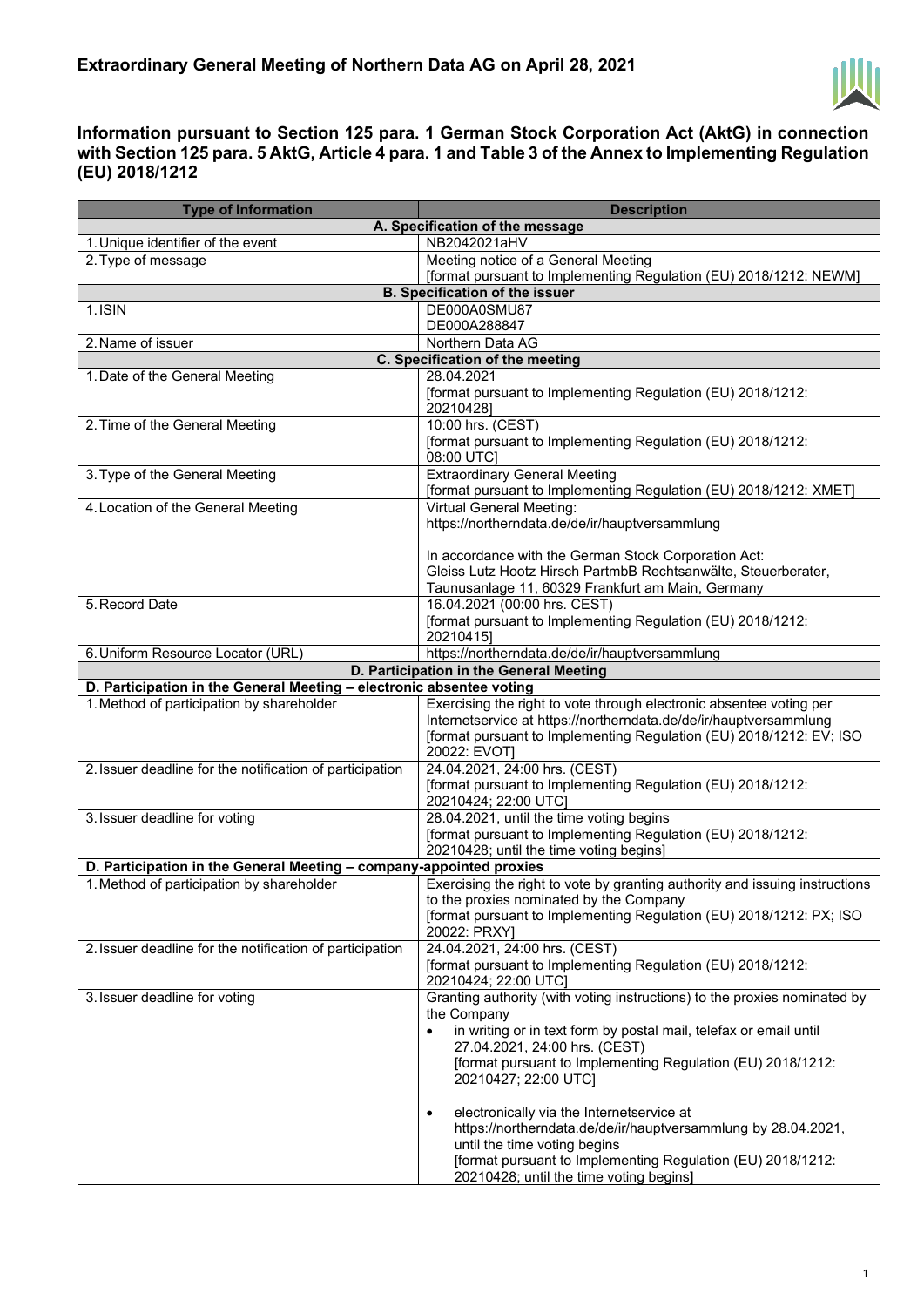

| D. Participation in the General Meeting - proxy authorisation |                                                                                                                                                                                                                                                                                                                                                                                                                                                                   |  |
|---------------------------------------------------------------|-------------------------------------------------------------------------------------------------------------------------------------------------------------------------------------------------------------------------------------------------------------------------------------------------------------------------------------------------------------------------------------------------------------------------------------------------------------------|--|
| 1. Method of participation by shareholder                     | Exercising the right to vote through an authorised third party                                                                                                                                                                                                                                                                                                                                                                                                    |  |
|                                                               | [format pursuant to Implementing Regulation (EU) 2018/1212: PX; ISO<br>20022: PRXY]                                                                                                                                                                                                                                                                                                                                                                               |  |
| 2. Issuer deadline for the notification of participation      | 24.04.2021, 24:00 hrs. (CEST)                                                                                                                                                                                                                                                                                                                                                                                                                                     |  |
|                                                               | [format pursuant to Implementing Regulation (EU) 2018/1212:<br>20210424; 22:00 UTC]                                                                                                                                                                                                                                                                                                                                                                               |  |
| 3. Issuer deadline for voting                                 | Exercising of voting rights via electronic absentee voting by the proxy<br>via Internetservice at https://northerndata.de/de/ir/hauptversammlung:<br>28.04.2021, until the time voting begins<br>[format pursuant to Implementing Regulation (EU) 2018/1212:<br>20210428; until the time voting begins]<br>Exercising of voting rights by the proxy through granting sub-proxies<br>and issuing instructions to the proxies appointed by the Company:             |  |
|                                                               | in writing or in text form by postal mail, telefax or email until<br>27.04.2021, 24:00 hrs. (CEST)<br>[format pursuant to Implementing Regulation (EU) 2018/1212:<br>20210427; 22:00 UTC]                                                                                                                                                                                                                                                                         |  |
|                                                               | electronically via the Internetservice at<br>$\bullet$<br>https://northerndata.de/de/ir/hauptversammlung by 28.04.2021,<br>until the time voting begins<br>[format pursuant to Implementing Regulation (EU) 2018/1212:<br>20210428; until the time voting begins]                                                                                                                                                                                                 |  |
|                                                               | E. Agenda                                                                                                                                                                                                                                                                                                                                                                                                                                                         |  |
| E. Agenda - item 1                                            |                                                                                                                                                                                                                                                                                                                                                                                                                                                                   |  |
| 1. Unique identifier of the agenda item                       | 1                                                                                                                                                                                                                                                                                                                                                                                                                                                                 |  |
| 2. Title of the agenda item                                   | Resolution on the cancellation of the Authorised Capital 2020 II, the<br>creation of a new Authorised Capital 2021 with the possibility to exclude<br>subscription rights and corresponding amendment of the Articles of<br>Association                                                                                                                                                                                                                           |  |
| 3. Uniform Resource Locator (URL) of the materials            | https://northerndata.de/de/ir/hauptversammlung                                                                                                                                                                                                                                                                                                                                                                                                                    |  |
| 4. Vote                                                       | <b>Binding vote</b><br>[format pursuant to Implementing Regulation (EU) 2018/1212: BV; ISO<br>20022: BNDG]                                                                                                                                                                                                                                                                                                                                                        |  |
| 5. Alternative voting options                                 | Vote in favour, Vote against, Abstention<br>[format pursuant to Implementing Regulation (EU) 2018/1212:<br>VF, VA, AB; ISO 20022: CFOR, CAGS, ABST)                                                                                                                                                                                                                                                                                                               |  |
| E. Agenda - item 2                                            |                                                                                                                                                                                                                                                                                                                                                                                                                                                                   |  |
| 1. Unique identifier of the agenda item                       | 2                                                                                                                                                                                                                                                                                                                                                                                                                                                                 |  |
| 2. Title of the agenda item                                   | Resolution on the cancellation of the authorisation to implement the<br>share option programme 2020, the granting of a new authorisation to<br>implement a new share option programme 2021, the amendment of the<br>Conditional Capital 2020/II into the Conditional Capital 2020/II/2021 to<br>service the share option programme 2020 as well as the share option<br>programme 2021 together with the corresponding amendment to the<br>Articles of Association |  |
| 3. Uniform Resource Locator (URL) of the materials            | https://northerndata.de/de/ir/hauptversammlung                                                                                                                                                                                                                                                                                                                                                                                                                    |  |
| 4. Vote                                                       | <b>Binding vote</b><br>[format pursuant to Implementing Regulation (EU) 2018/1212: BV; ISO<br>20022: BNDG]                                                                                                                                                                                                                                                                                                                                                        |  |
| 5. Alternative voting options                                 | Vote in favour, Vote against, Abstention<br>[format pursuant to Implementing Regulation (EU) 2018/1212:<br>VF, VA, AB; ISO 20022: CFOR, CAGS, ABST]                                                                                                                                                                                                                                                                                                               |  |